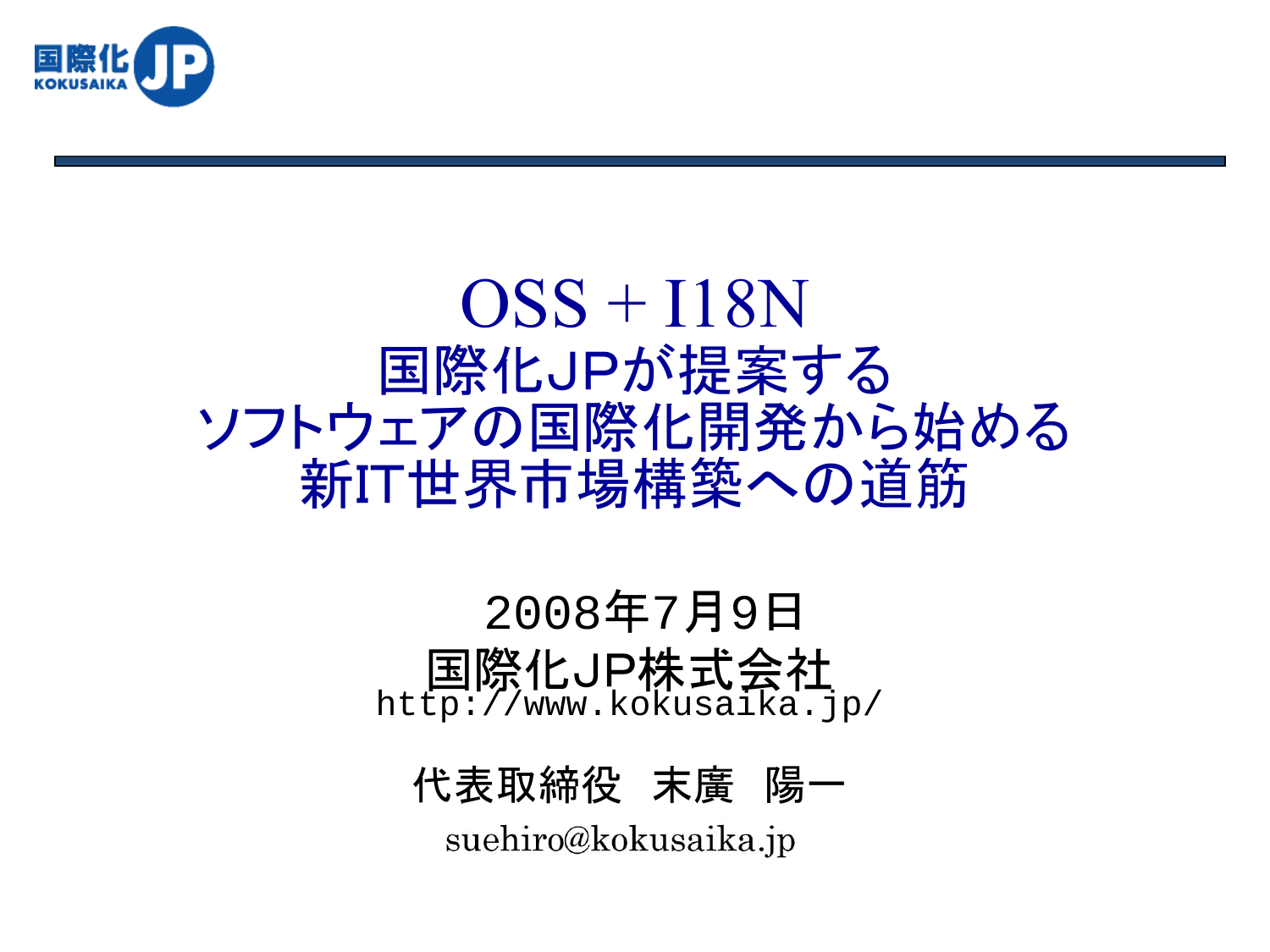



1. 導入

- 2. ソフトウェアの市場と開発
- 3. 国際化されたOSS基盤の構築
- 4. 国際化ツール World Wide Navi
- 5. 国際化JPの取り組み
- 6. 最後に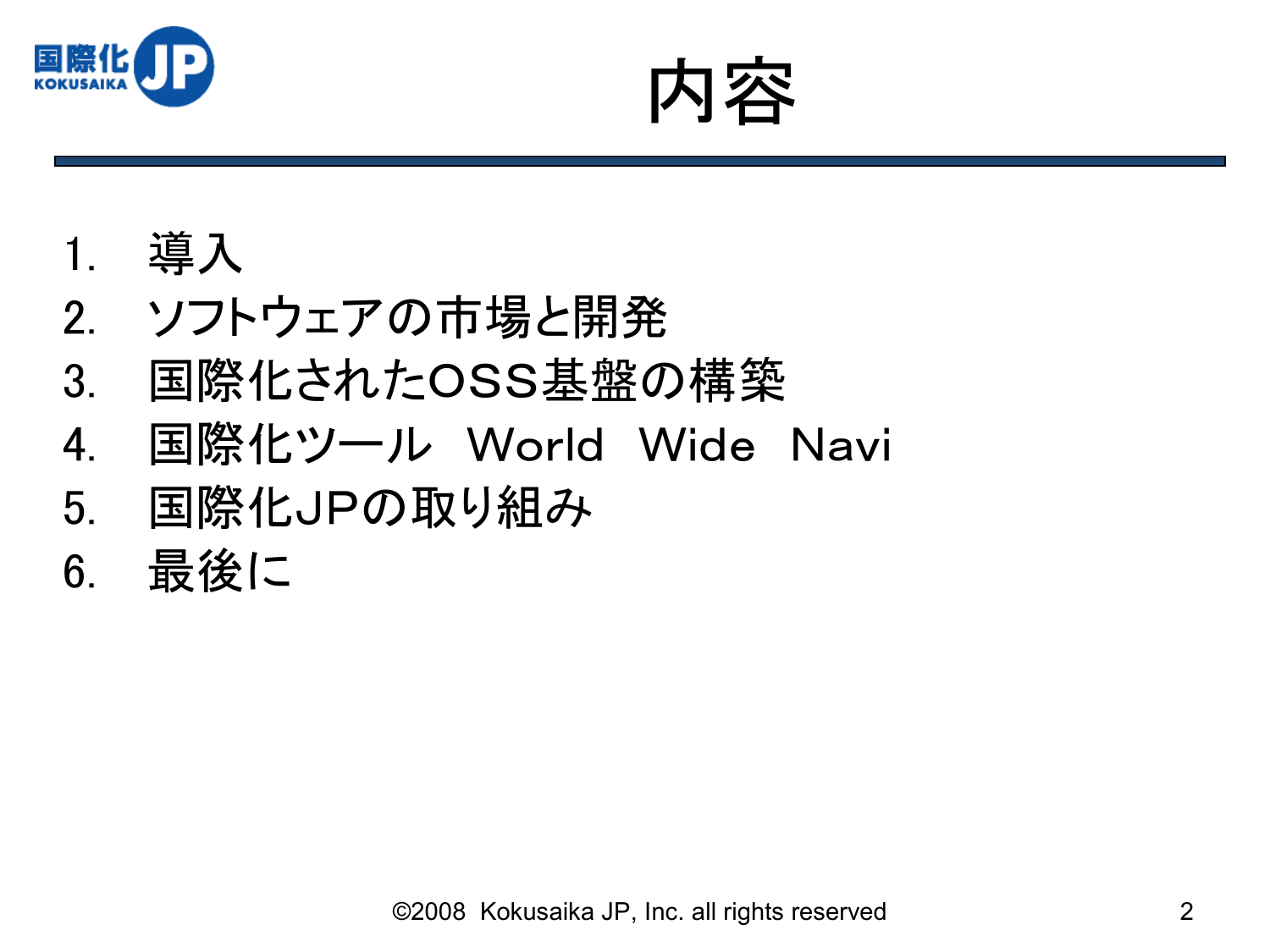



### 中国広州での講演(2008年3月) I18N ready? Destination is local and global.

## 内容

- 1. Introduction
- 2. What is I18N?
- 3. How to deploy I18N in OSS?
- 4. Software Internationalization Tool, **World Wide Navi**
- 5. Using **World Wide Navi** for OSS
- 6. Summary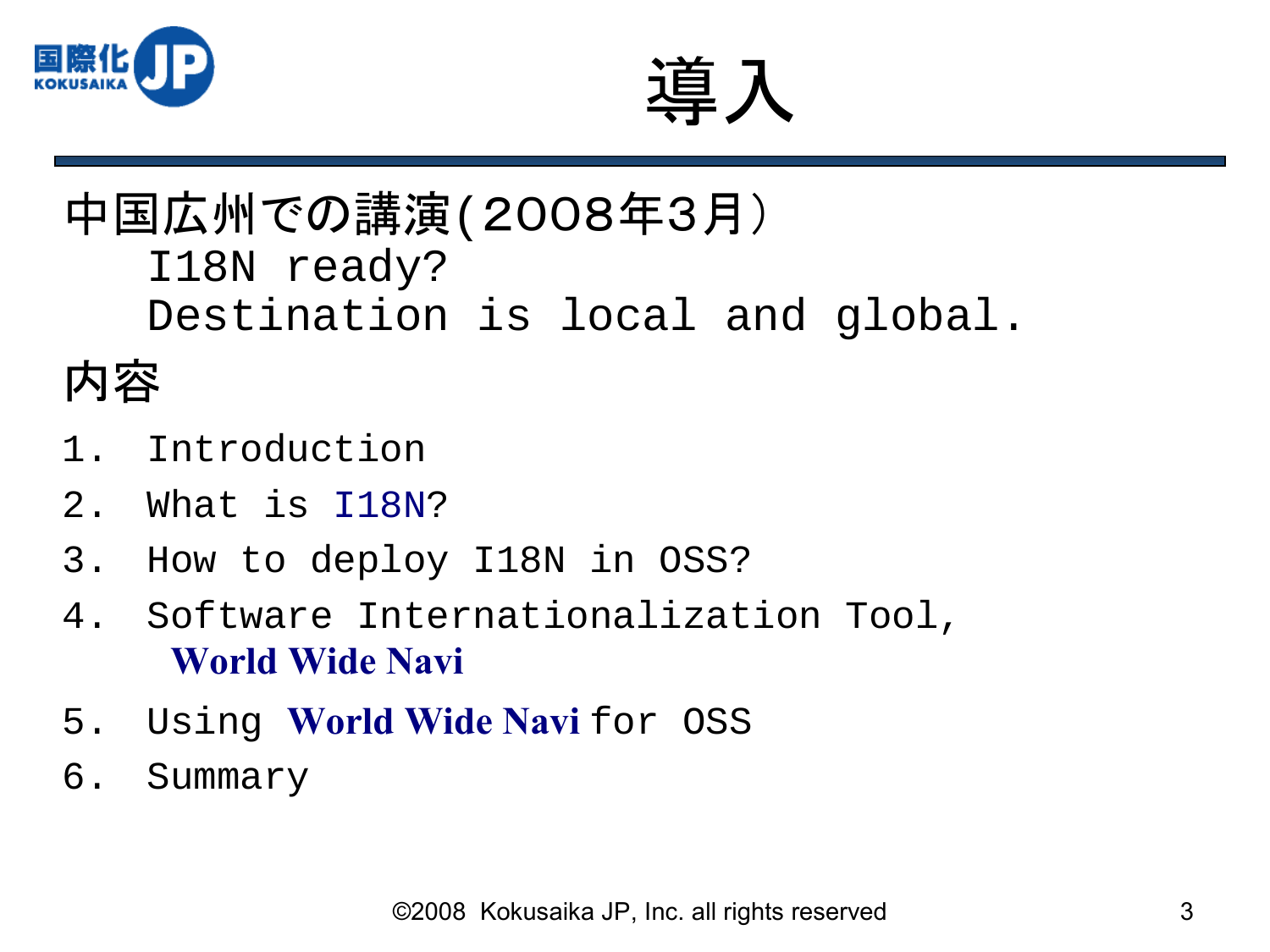

ソフトウェアの市場と開発



- 日本
	- 市場:オフィスで利用される製品は欧米のものばかり
	- 開発:製品開発の比率が低い
		- ソフトウェア開発者の地位が低い
	- これから:成熟期を迎えたマーケット。発展する新興国のIT産業。 コスト削減のためにオフショア開発を利用。それだけ?
- 欧米
	- 得意の囲い込み戦略+グローバルのリソースを上手に活用
- アジア
	- 成長が期待されている。何がどう伸びるのか、伸ばすのか?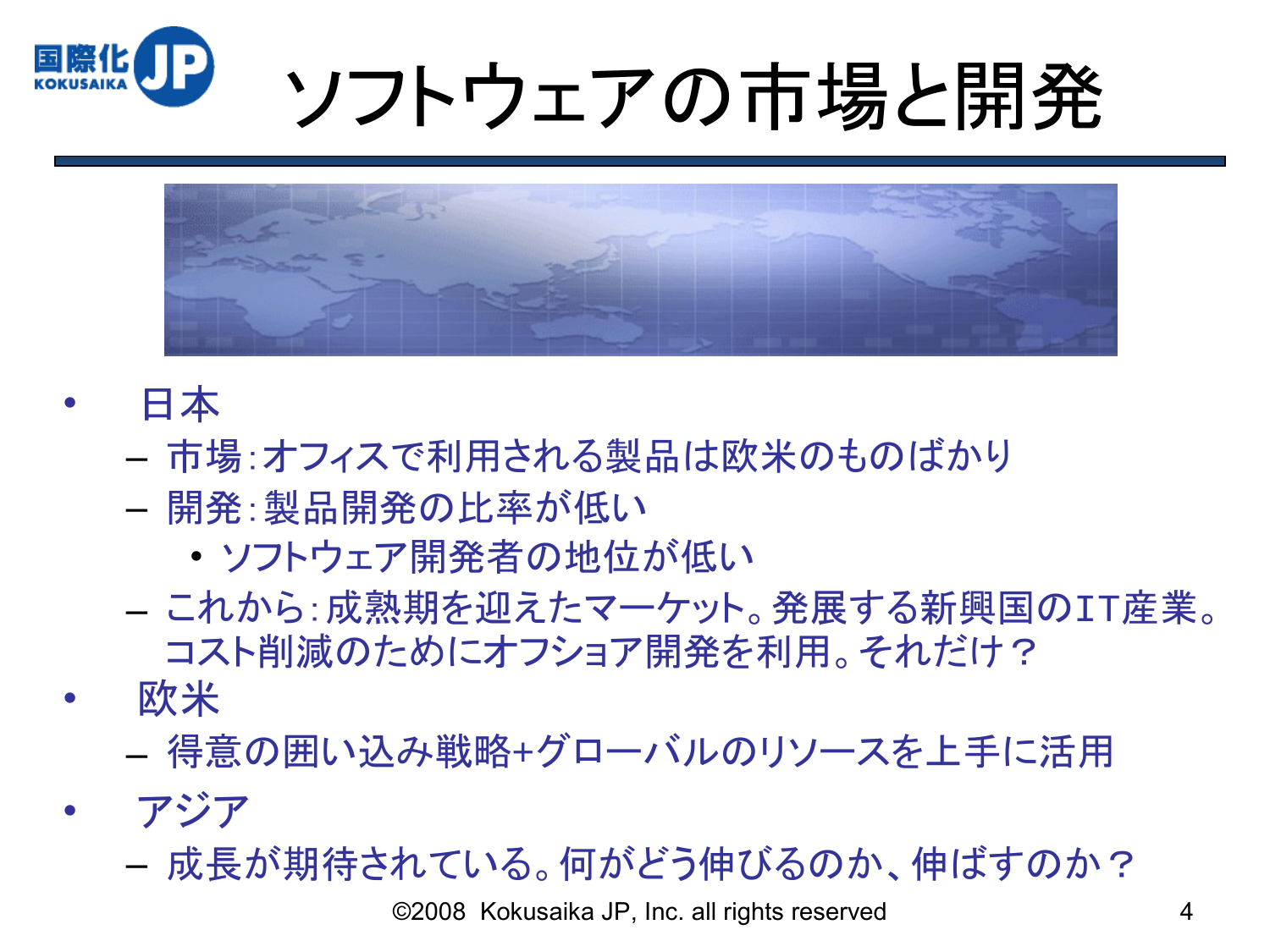

## What is I18N?

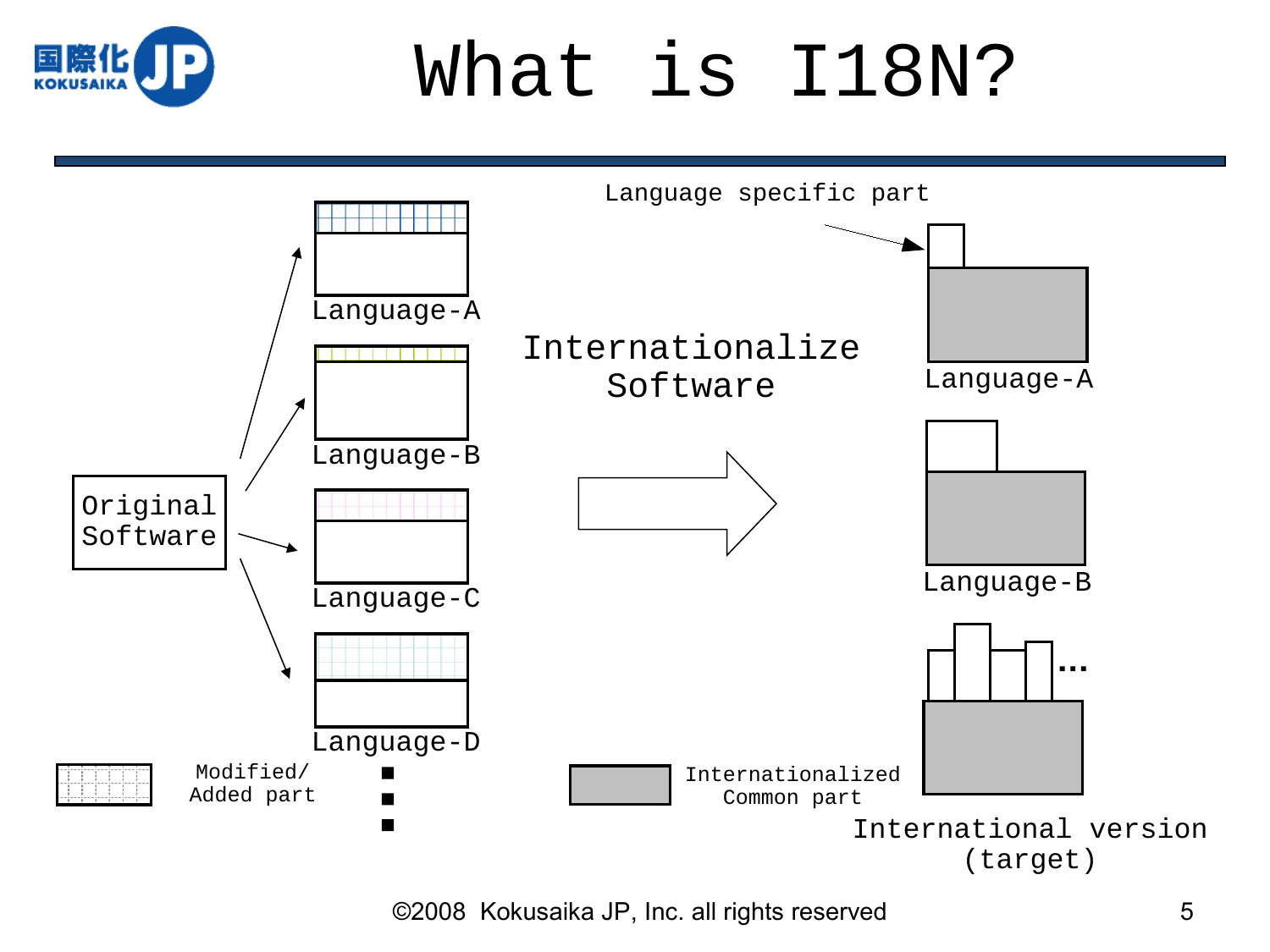## What is I18N?





#### Big advantages for global business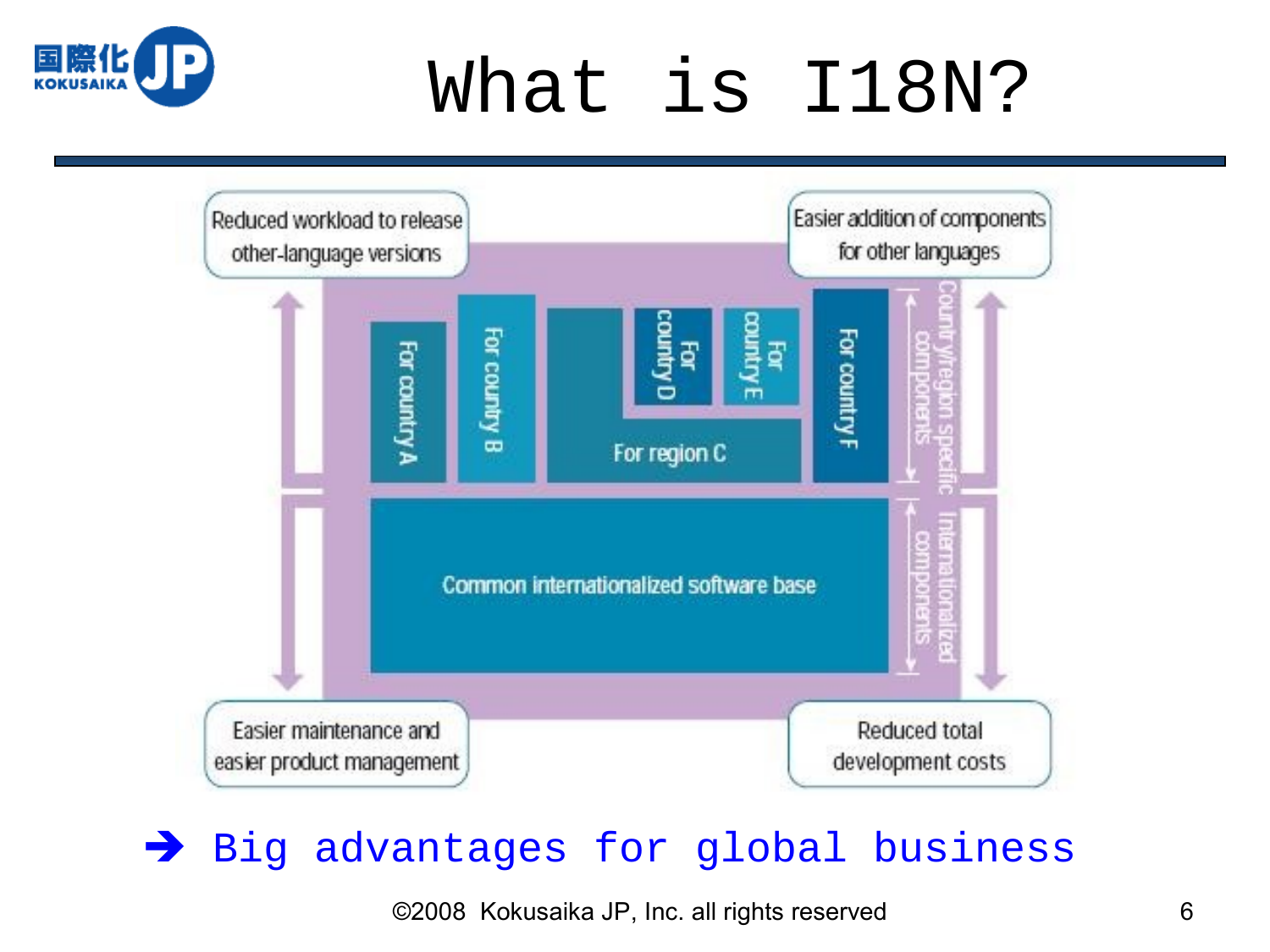

What is I18N?

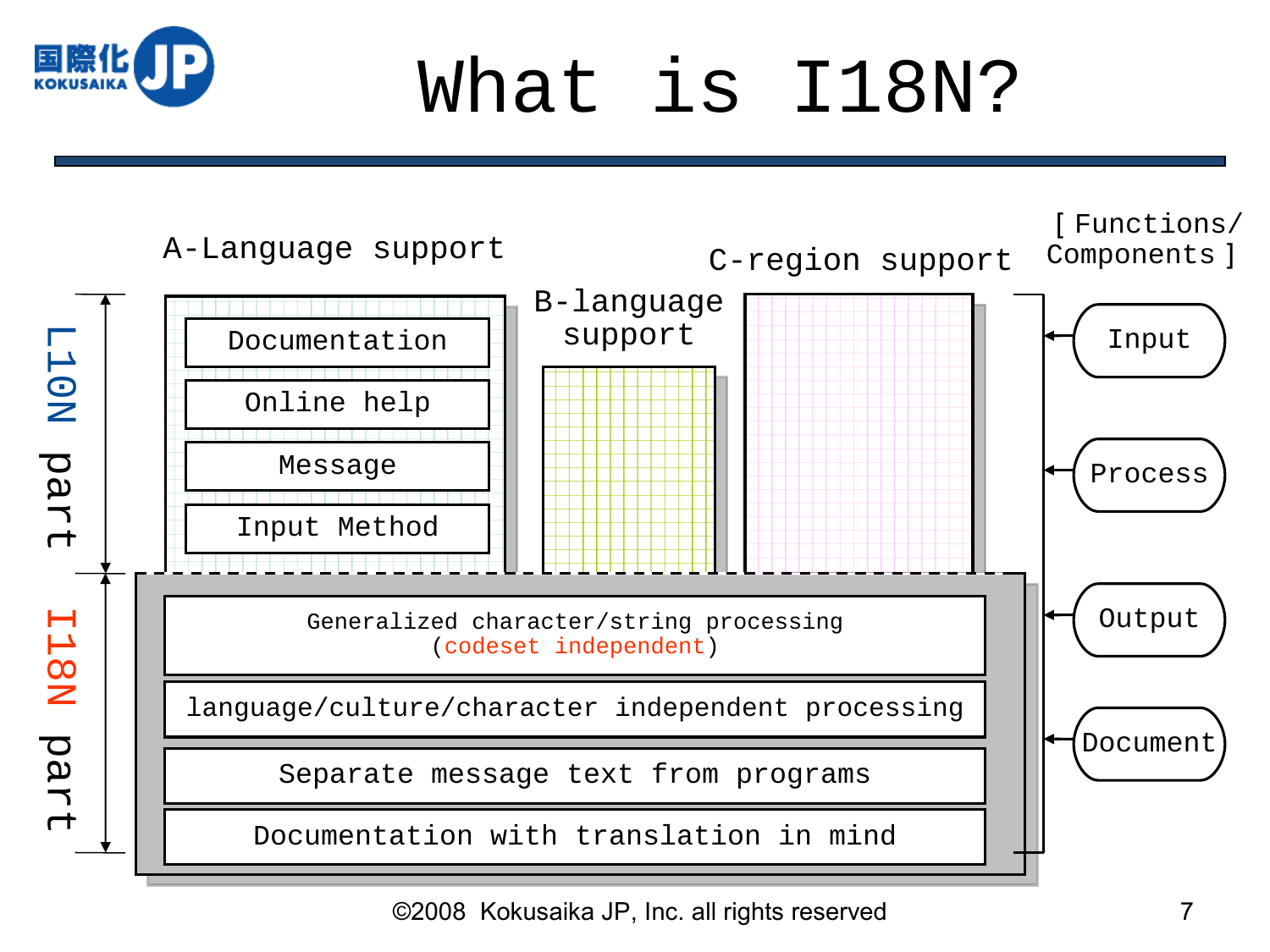

国際化されたOSS基盤の構築

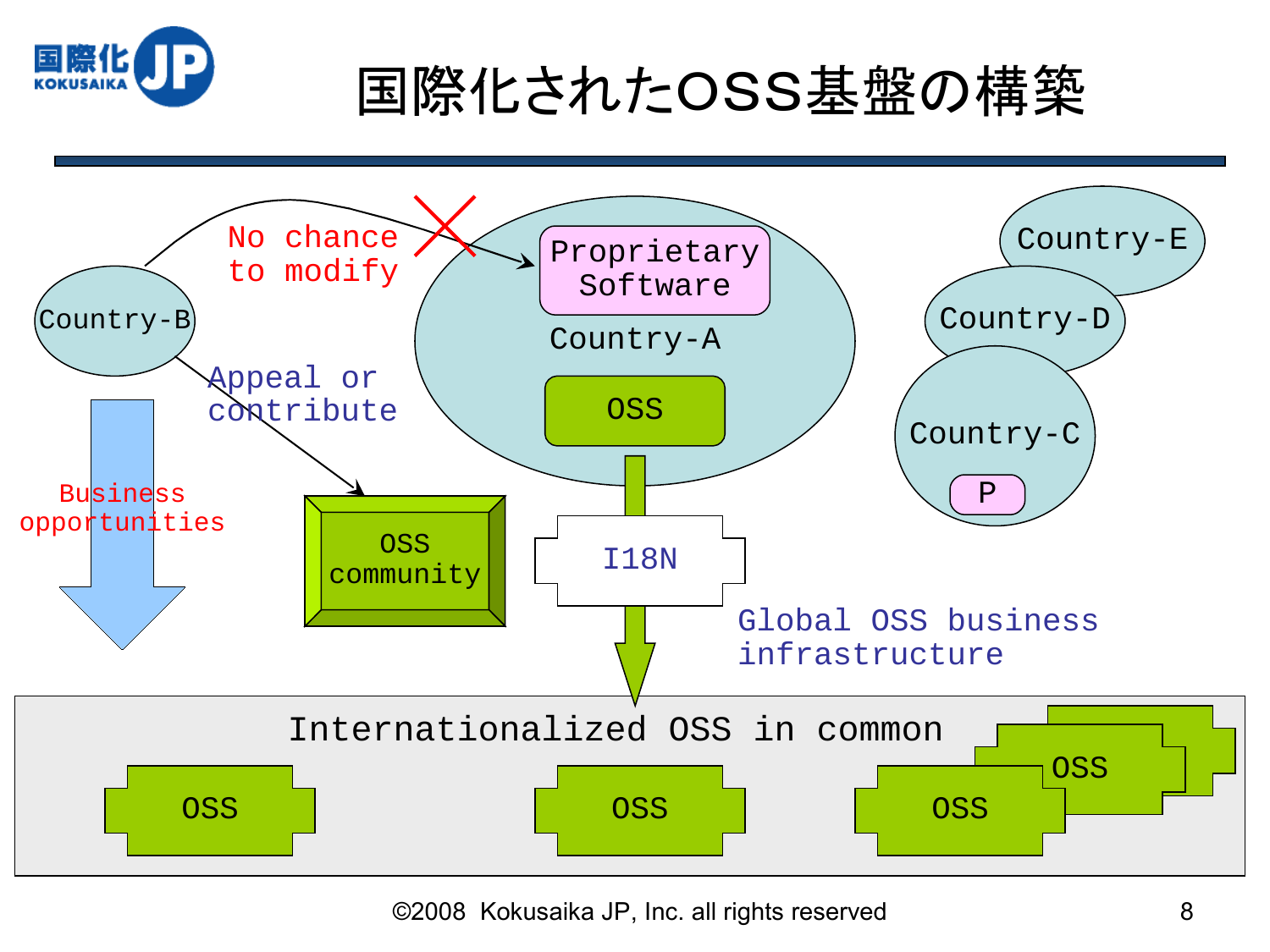

国際化されたOSS基盤の構築

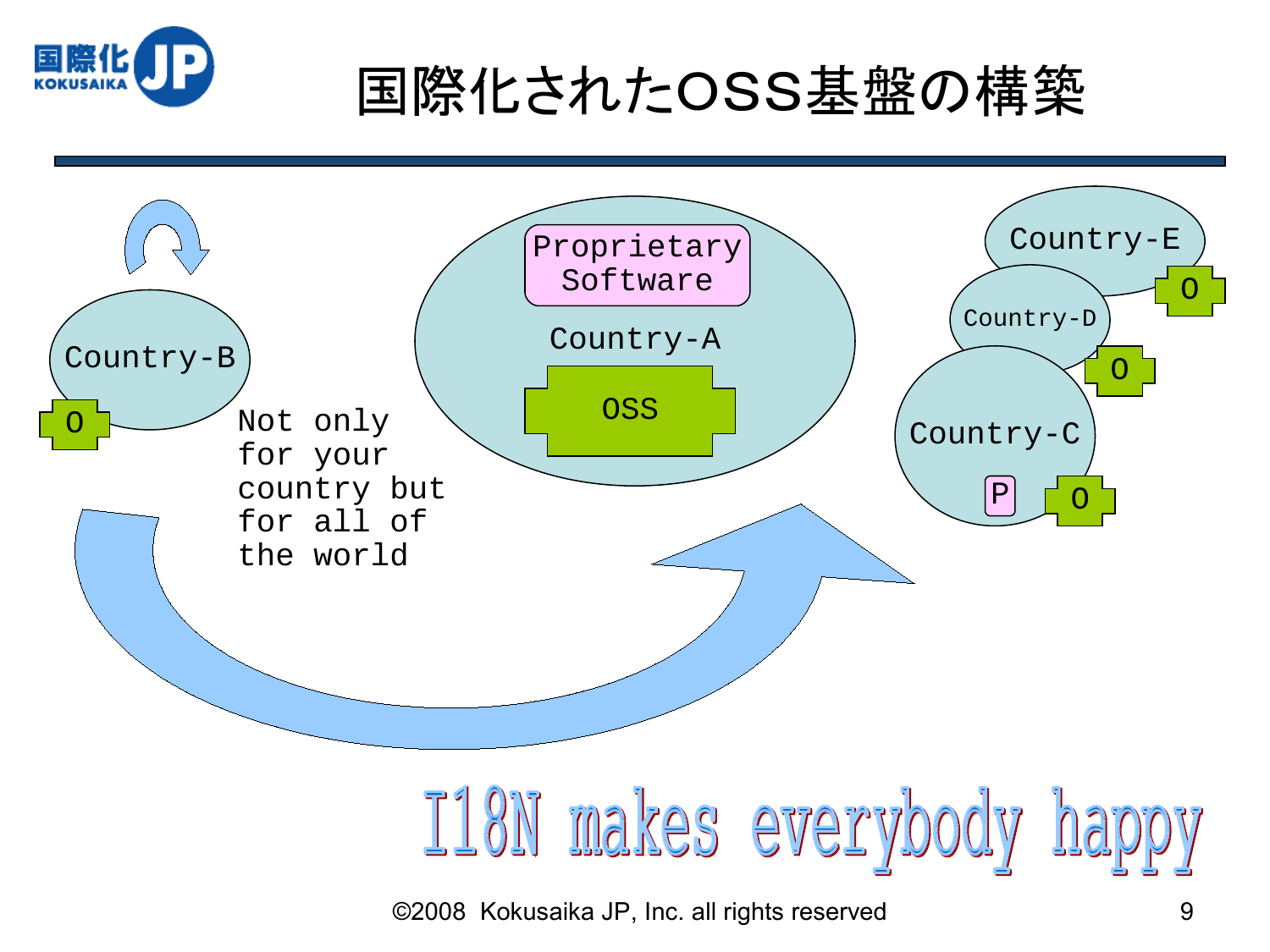

国際化されたOSS基盤の構築

- Global market => I18N
	- I18N is a must for global software business.
	- I18N alone cannot make a complete product.
- Local market => L10N
	- People understand the value of I18N through L10N. I18N is invisible to people. L10N is important.
- グローバル展開に技術的な課題はない。食品のよう な産地ブランドは無意味。いかに、効率的に高い品 質を保ってグローバル製品/サービスを開発できる かがこれからの鍵である。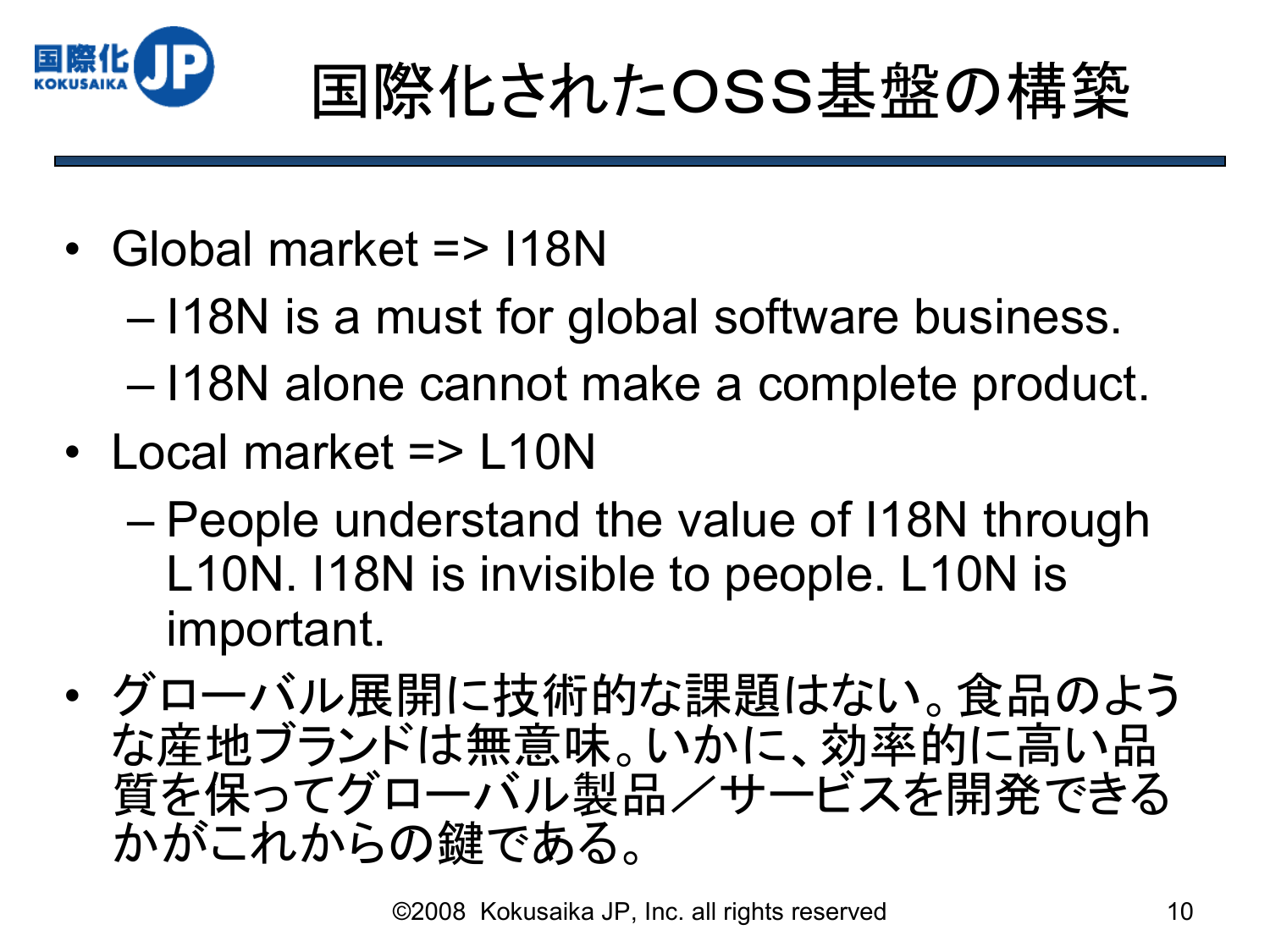

Software Internationalization Tool World Wide Navi (a.k.a. wwnavi)

- **I18N** analyzer (detect I18N readiness) and **L10N** enabler (embedded message extraction)
- Supports C/C++/Java
- English UI and Japanese UI
- Free trial download available from http://www.kokusaika.jp/

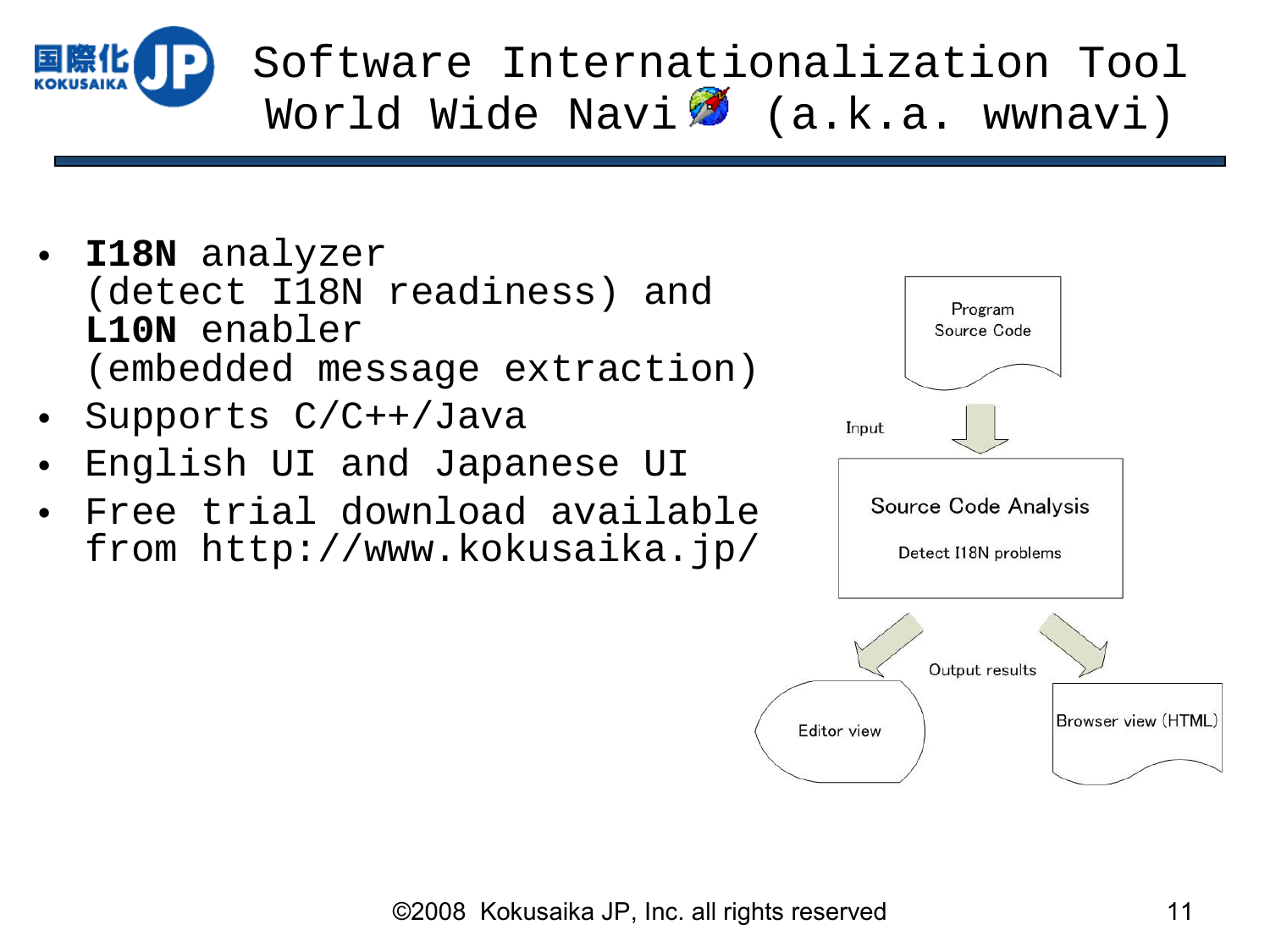

# 国際化JPの取り組み

- 1. World Wide Navi
	- 専門家用ツールから効率化ツールへ
	- メッセージの自動外部化機能のC/C++対応により、組み 込み機器用のソフト開発分野での利用に期待
- 2. 国際化サービス(コンサルティング、受託開発)
	- 日本では他にない/他でできないユニークなサービス
	- 海外展開を目指す大手企業、国家プロジェクト、オープン ソースプロジェクトなどから声がかかるようになってきた
- 3. IPA OSSオフィスアプリーケーションカタログ
	- IPA OSS iPedia サイトで公開
- 4. 国際化JPの国際化
- 5. その他、今後の予定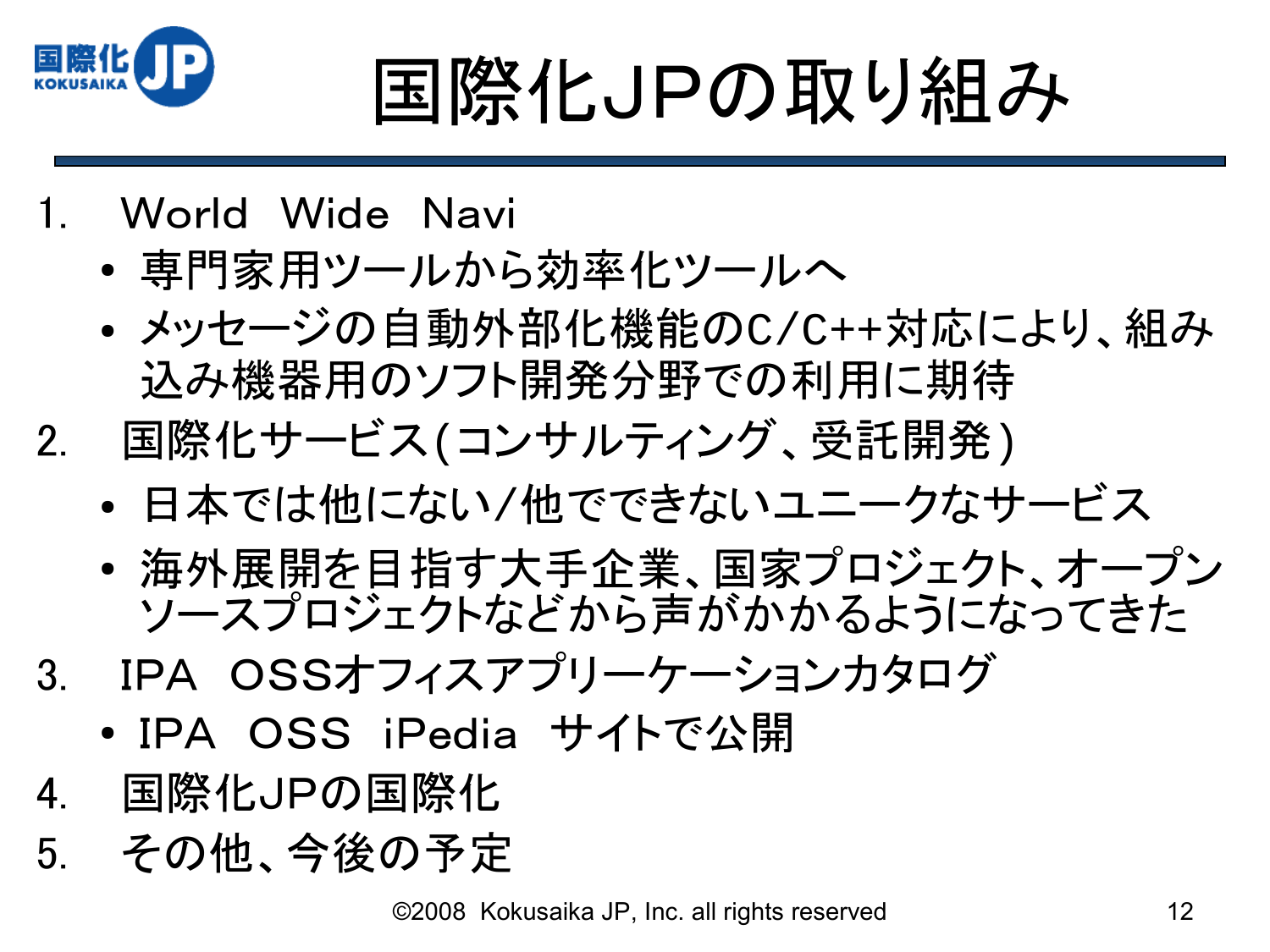

最後に

- お客様の問題や悩みを解決することがツール の原点。
- World Wide Navi / Sisulizer だけですべてが 解決できるわけではない。開発プロセスを効率 化することによる新たな成長のきっかけとなる はず。
- 世界の中での日本のポジションが変化していく これからの時代でどうビジネスをしていくかの 一つのアンテナとして利用していただきたい。